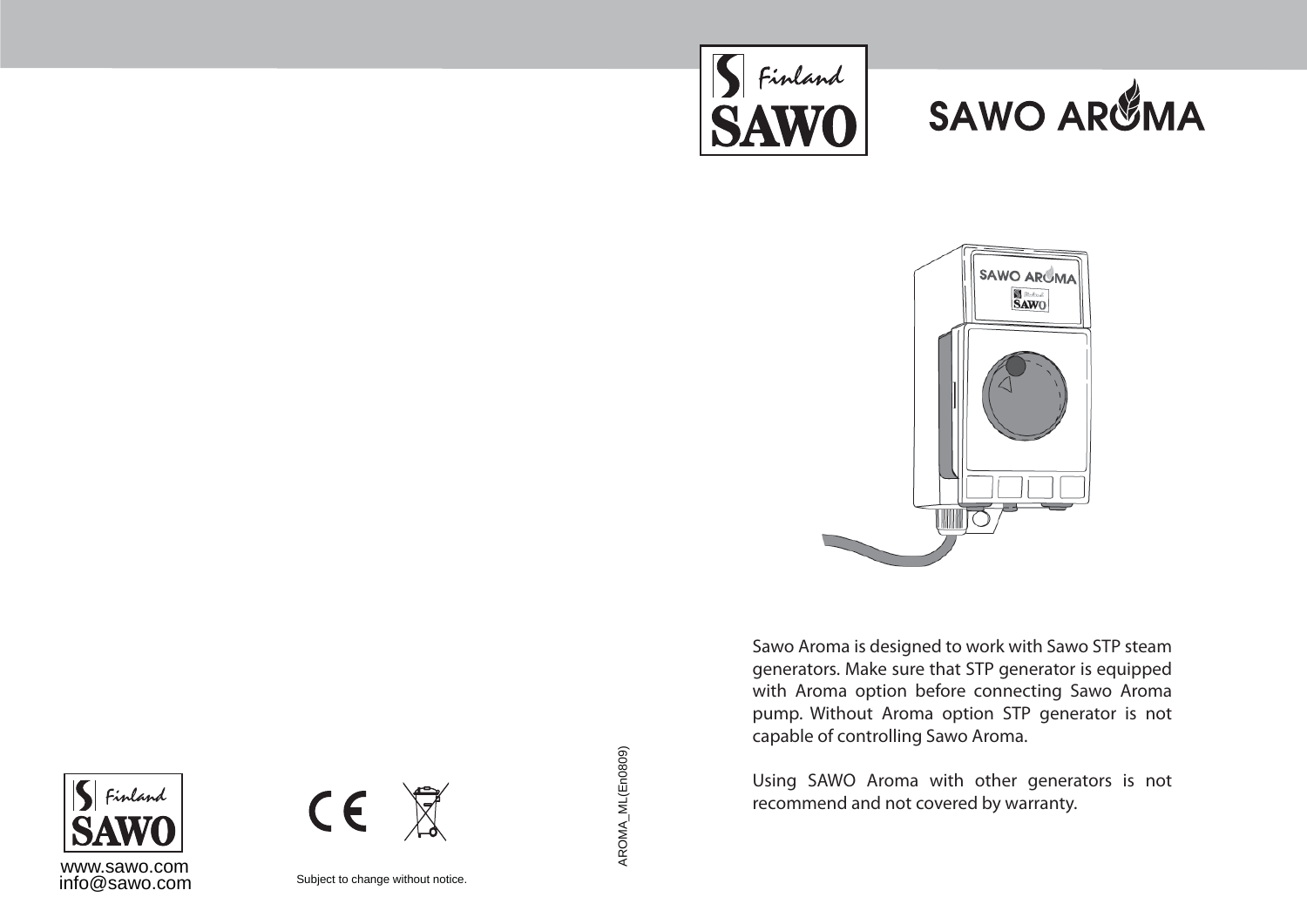

# **Pre-installation notes:**

- 1. Choose a location for aroma pump so that changing aroma canister is convenient. Aroma pump has 3m long connection cable. If you wish to install aroma pump further from steam generator, use 2x0.75mm2 copper cable for extension.
- 2. Installation has to be done in a way that aroma oils cannot flow to steam generator. Aroma oils inside steam generator will prevent normal operation and will damage unit. For proper installation see picture 3.
- When changing aroma canister, check pump for leaks. Change dosing hose if 3. needed.

### **4. Maintenance**

Check the dosing hose and roller every time you change aroma canister. No leak is allowed. Change hose if clear signs of wearing out are visible.

Change roller if rolls are not pressing dosing hose strongly enough. For example springs are corroded or rolls have worn out.

#### **Note 1**

If the unit is taken out for service remove the dosing hose from pump to prevent long term deformation of the hose.

# **Operating the pump:**

Use only fragrances meant for steam generator use. Follow the instructions in the fragrance packing. If you feel uncomfortable or aroma is too intense, leave steam room.

- 1. Turn on main breaker and main switch to energize steam generator.
- 2. Turn on steam generator by pressing on/off button. Switch scent pump on by short pressing "Fan/Scent" button. Each time the scent pump is switched on the interval of the scent pump functioning is displayed.
- 3. Interval can be changed by pressing "up" or "down" arrow buttons between 1 and 20. Setting 1 is low dose and 19 is the highest. Keep "up" arrow button pressed for setting 20 and pump will pump continuously.
- 4. If no keys are pressed within 5 seconds, temperature or session time will be displayed and the scent pump setting is saved.
- 5. If scent pump is on when the session time expires or the steam generator is turned off by pressing "power" button, scent pump will turn off too. Scent pump "on" and "interval" settings are saved and pump starts automatically on the next session.
- To switch off the scent pump short press "Fan/Scent" button. 6.

#### **Note 2**

Before switching scent pump on make sure there is enough aroma in the aroma container. Never run the scent pump dry. if aroma canister and hoses had got empty , the dosing system is easy to refill quickly: Press and hold "Up" arrow button to reach max. value 20 and scent pump will run continuously. It will take about 10 seconds for every 1 meter of pipeline for aroma liquid to flow.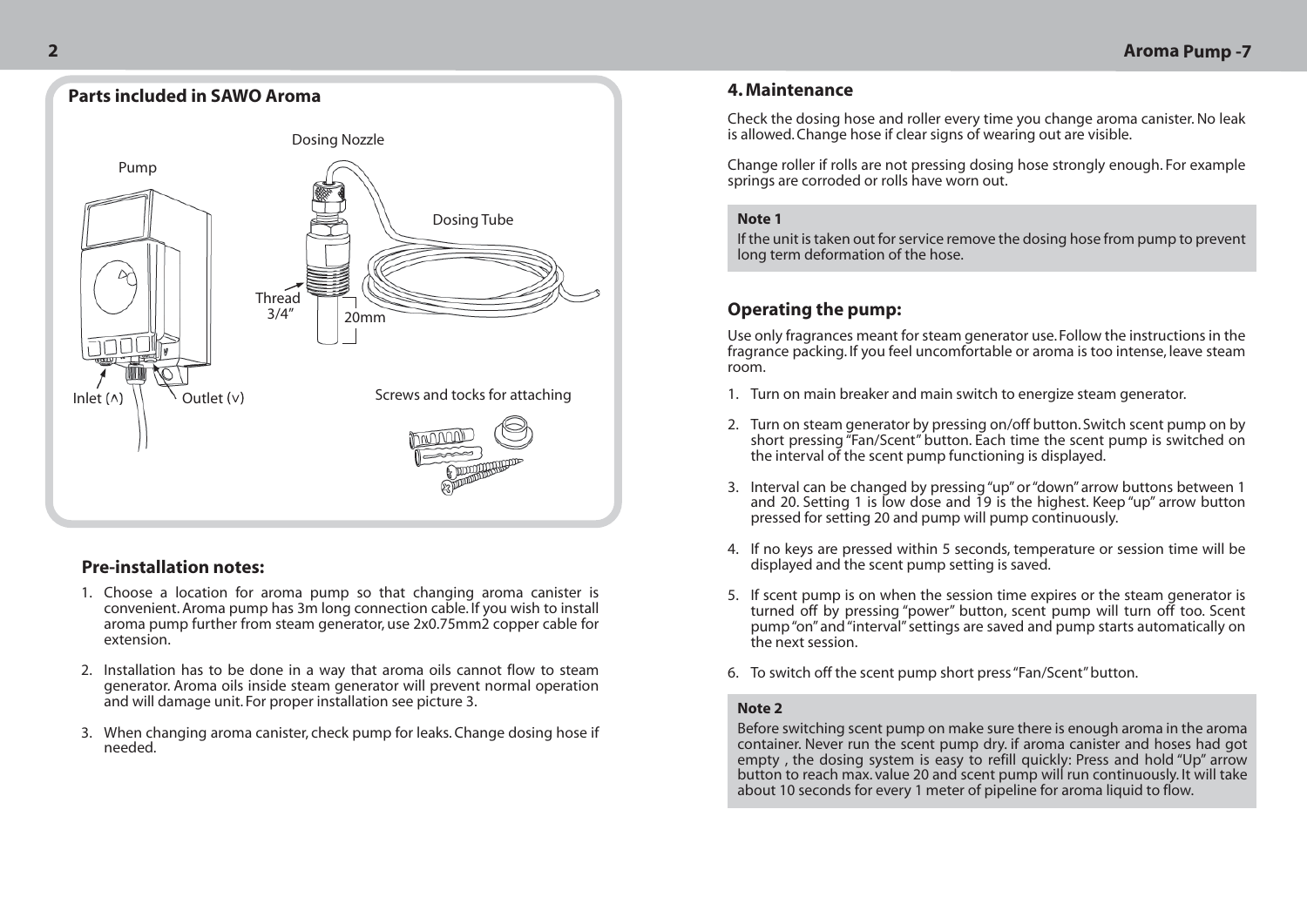

### **Aroma Pump Parts**

- 1. Pump Cover
- 2. Safety Disc for Roller
- 3. Housing Cover
- 4. Hose Holder
- 9. Suppy Chord 3m 8.

6. 7. Dosing Hose Pump Housing

Roller



## **Installation**

- 1. Insert hose holder and dosing hose to pump.
	- a. Remove the transparent pump cover.
	- b. Attach yellow roller if not ready placed.
	- c. Push hose holder to its place. Don't use much force.
	- d. Botate roller slowly to place black dosing hose between roller and pump housing. Black dosing hose must follow inside upper curve of the pump housing so that it will be compressed by each roller. Attention: The black dosing hose must not be fitted twisted.
	- Attach blue roller cover and transparent pump cover e.



- 2. If pump is not used for longer period of time, dosing hose is advised to be removed. This prevents deformation of dosing hose.
- 3. Holes for the fixing screws must be bored in vertical distance of 120mm. Attach upper fixing screw so that head of the screw comes out from the wall/4mm. Remove housing cover to reveal screw hole. Hang the pump to the screw and tighten it. Attach and tighten lower screw.
- Attach dosing tube as illustrated in picture 4. Cut piece from dosing tube to be 4. used for suction of aroma. Suction tube must be long enough to reach bottom of the aroma canister.
- 5. Couple dosing nozzle to steam pipe using pipe fitting made of brass, copper or stainless steel. Dosing nozzle has 3/8" thread. Connect dosing tube to nozzle in the same way as to aroma pump.